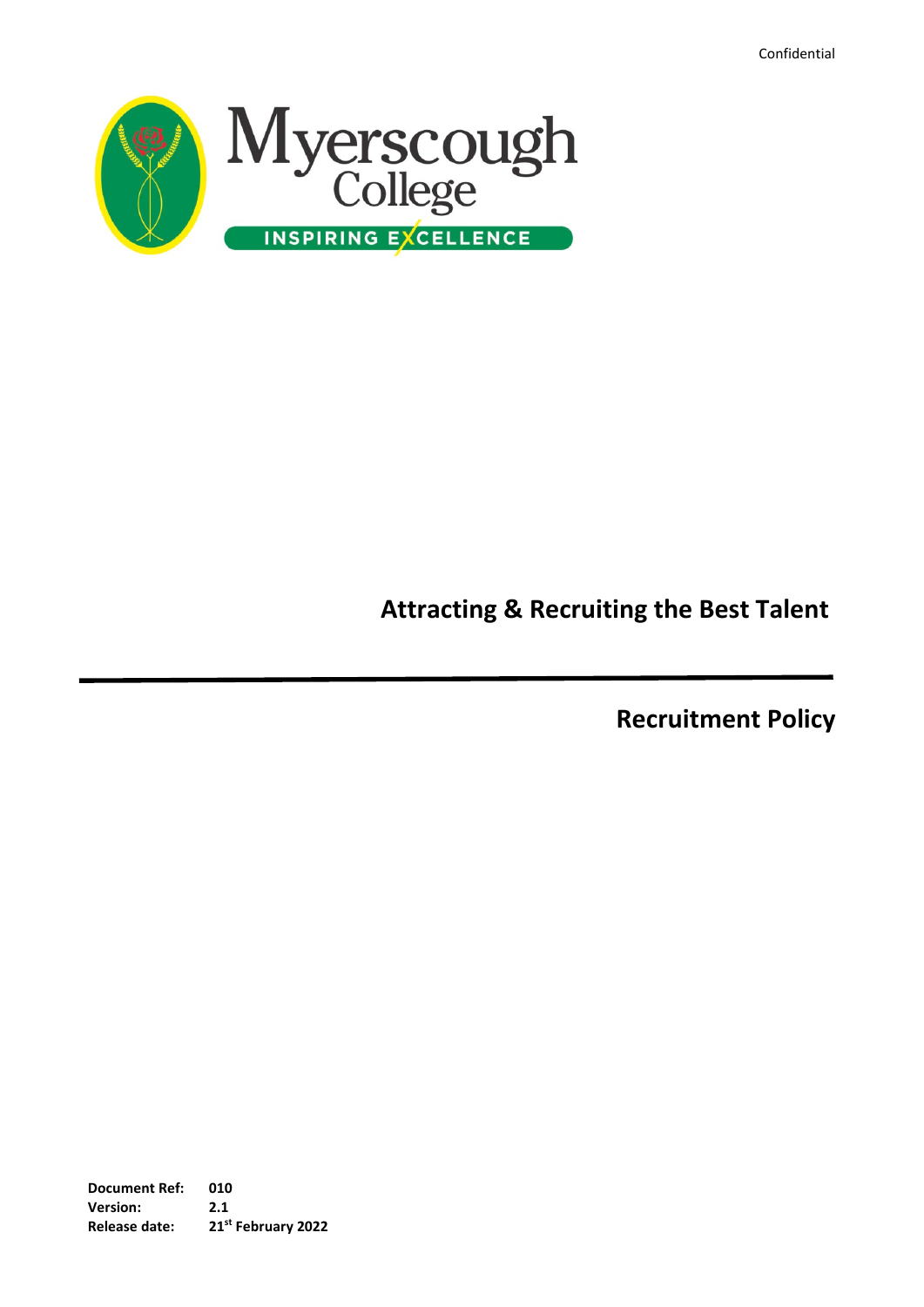## **Contents**

| 1.         |                                           |    |
|------------|-------------------------------------------|----|
| 2.         |                                           |    |
| 3.         |                                           |    |
| 4.         |                                           |    |
| 5.         |                                           |    |
| 6.         |                                           |    |
| 7.         |                                           |    |
| 8.         |                                           |    |
| 9.         |                                           |    |
| 10.        |                                           |    |
| 11.        |                                           |    |
| 12.        |                                           |    |
| 13.        |                                           |    |
| 14.        |                                           |    |
| 15.        |                                           |    |
| 16.        |                                           |    |
| Appendix A | <b>Recruitment of Ex-Offenders Policy</b> | 13 |

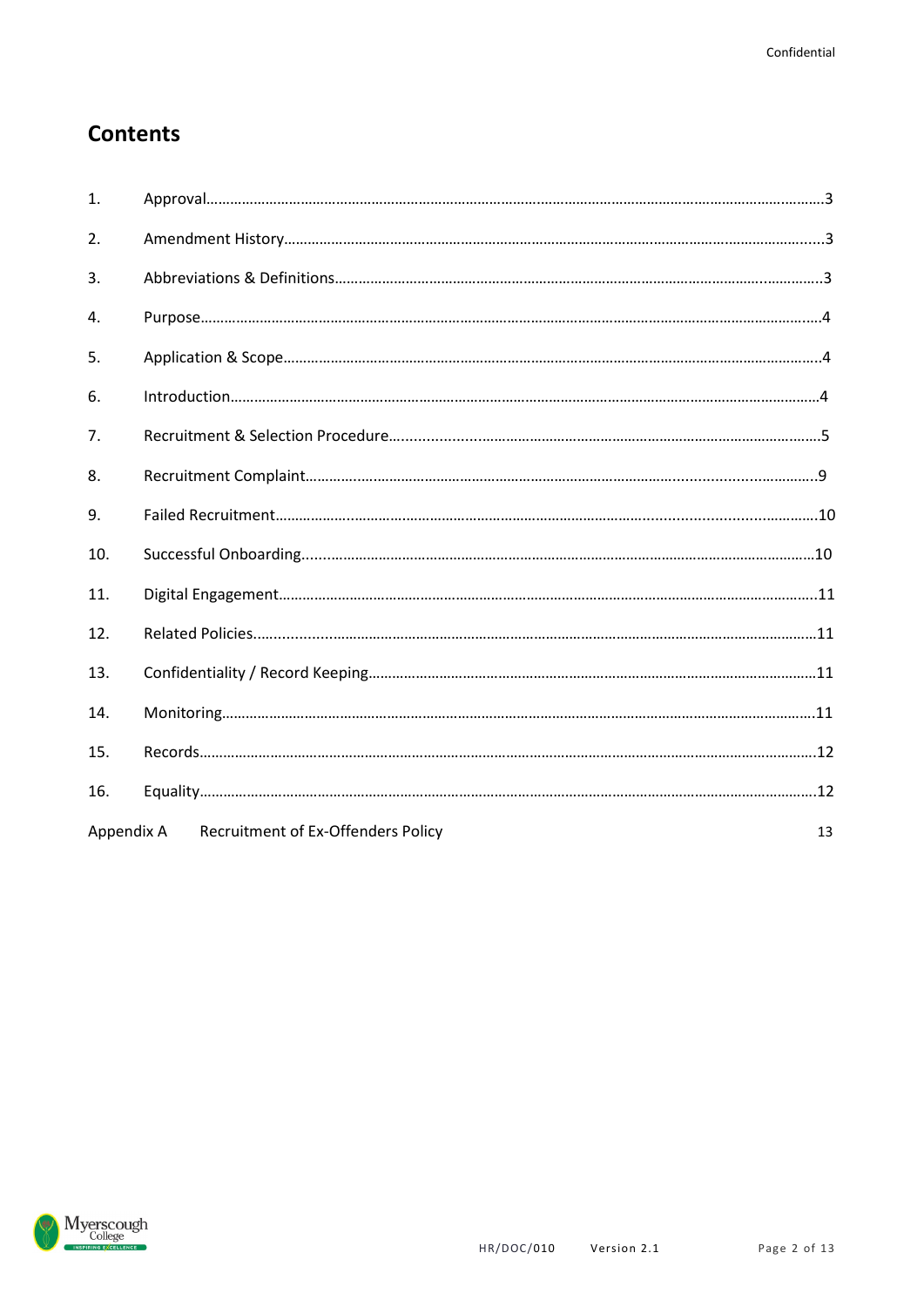## **1.0 Approval**

| Author:               | Philippa Lucarz                      |
|-----------------------|--------------------------------------|
| Owner:                | Philippa Lucarz                      |
| Reviewer(s):          | SLT, CMT, Principalship, Voice Forum |
| <b>Authorised by:</b> | Principalship                        |

## **2.0 Amendment History**

| <b>Version</b> | <b>Amendments</b>                             | <b>Approver</b> | <b>Date</b> |
|----------------|-----------------------------------------------|-----------------|-------------|
| 1.0            | Creation                                      | Principalship   | 1.7.2019    |
| 2.0            | Re-write                                      | Principalship   | 1.4.2021    |
| 2.1            | Appendix A Recruitment of Ex-Offenders Policy | HR              | 21.02.2022  |
|                |                                               |                 |             |

## **3.0 Abbreviations & Definitions**

| Term            | <b>Definition</b>                                                                                                                                                                                                        |  |  |  |
|-----------------|--------------------------------------------------------------------------------------------------------------------------------------------------------------------------------------------------------------------------|--|--|--|
| The College     | Myerscough College – also referred to informally throughout this document as 'us'<br>and 'we'.                                                                                                                           |  |  |  |
| The Corporation | Myerscough College                                                                                                                                                                                                       |  |  |  |
| You/ Your       | The term is used in reference to any employee of the College.                                                                                                                                                            |  |  |  |
| HR.             | Human Resources                                                                                                                                                                                                          |  |  |  |
| <b>GDPR</b>     | <b>General Data Protection Regulations</b>                                                                                                                                                                               |  |  |  |
| Personal data   | Any information that relates to a living individual who can be identified from that<br>information. Processing is any use that is made of data, including collecting,<br>storing, amending, disclosing or destroying it. |  |  |  |

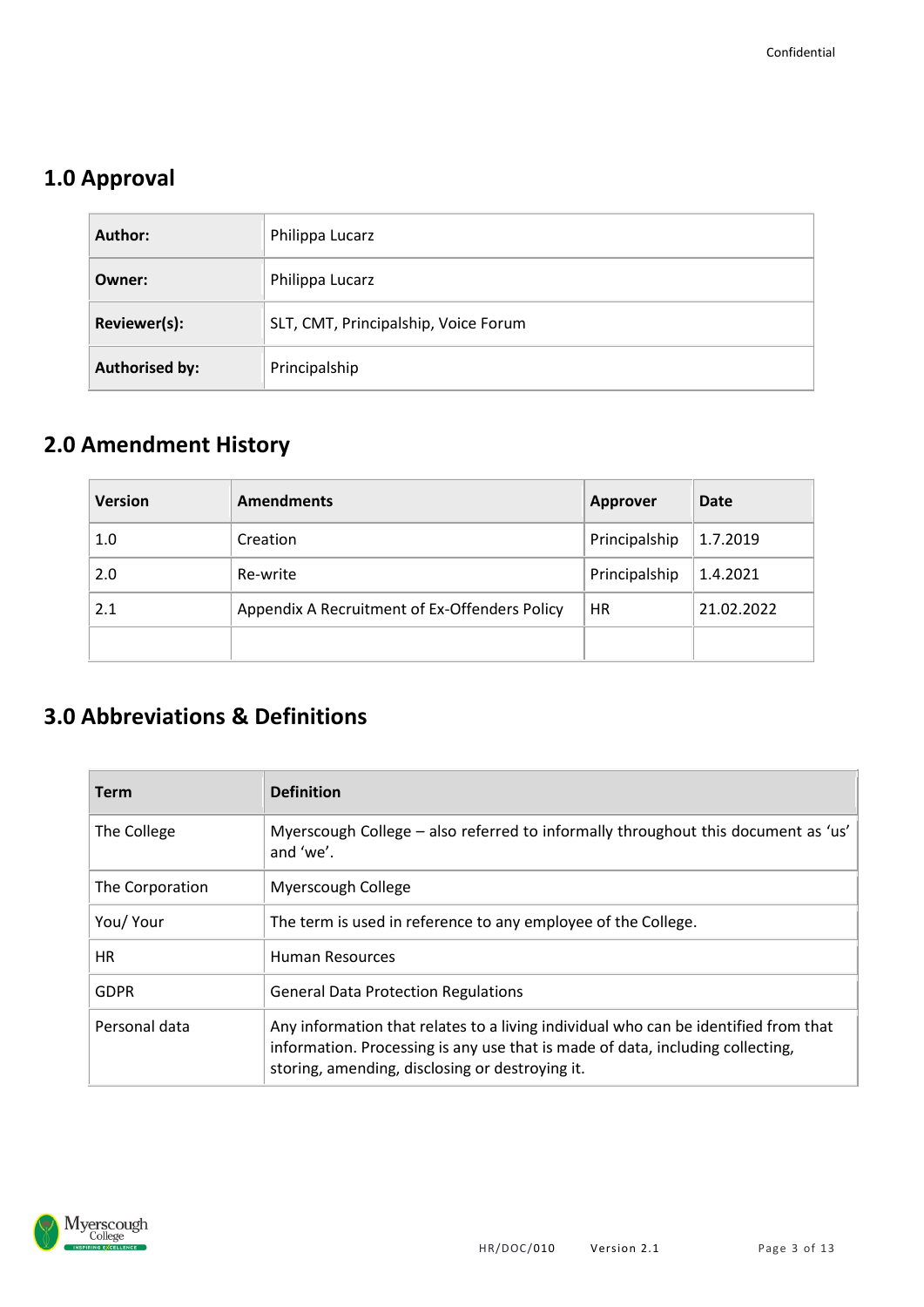### **4.0 Purpose**

The purpose of this policy is to provide a modern and progressive recruitment framework for managers, so that they attract, engage, and onboard the best talent in a compliant and time effective way.

This policy also provides candidates with a process for raising any recruitment concerns, so that steps can be taken to effectively resolve and address any issues, which may arise.



### **5.0 Applications & Scope**

This policy applies to all applicants, employees, and volunteers.

### **6.0 Introduction**

We want to attract, recruit, and retain the very best talent - developing our reputation as an employer of choice in the North West and across the land-based, science, engineering, sports and college support sectors.

Today's candidates want an employer whose values and ethics align with their own, they want an organisation that is inclusive and diverse, a world class candidate experience, and a seamless onboarding process, not to mention attractive terms and conditions.

We want all recruiting managers to plan their candidate journey and develop a recruitment experience that is positive and memorable, whilst also fair, inclusive, and compliant. This policy will help guide recruiting managers on their recruitment responsibilities, whilst signposting how to get more help and support where needed.

Fundamental to any recruitment process is ensuring that any candidate who is offered employment, engagement, or work experience with us, is safe and suitable to work with our students. Safeguarding our students is, and must always be, an integral part of our recruitment practices, ethos, and culture.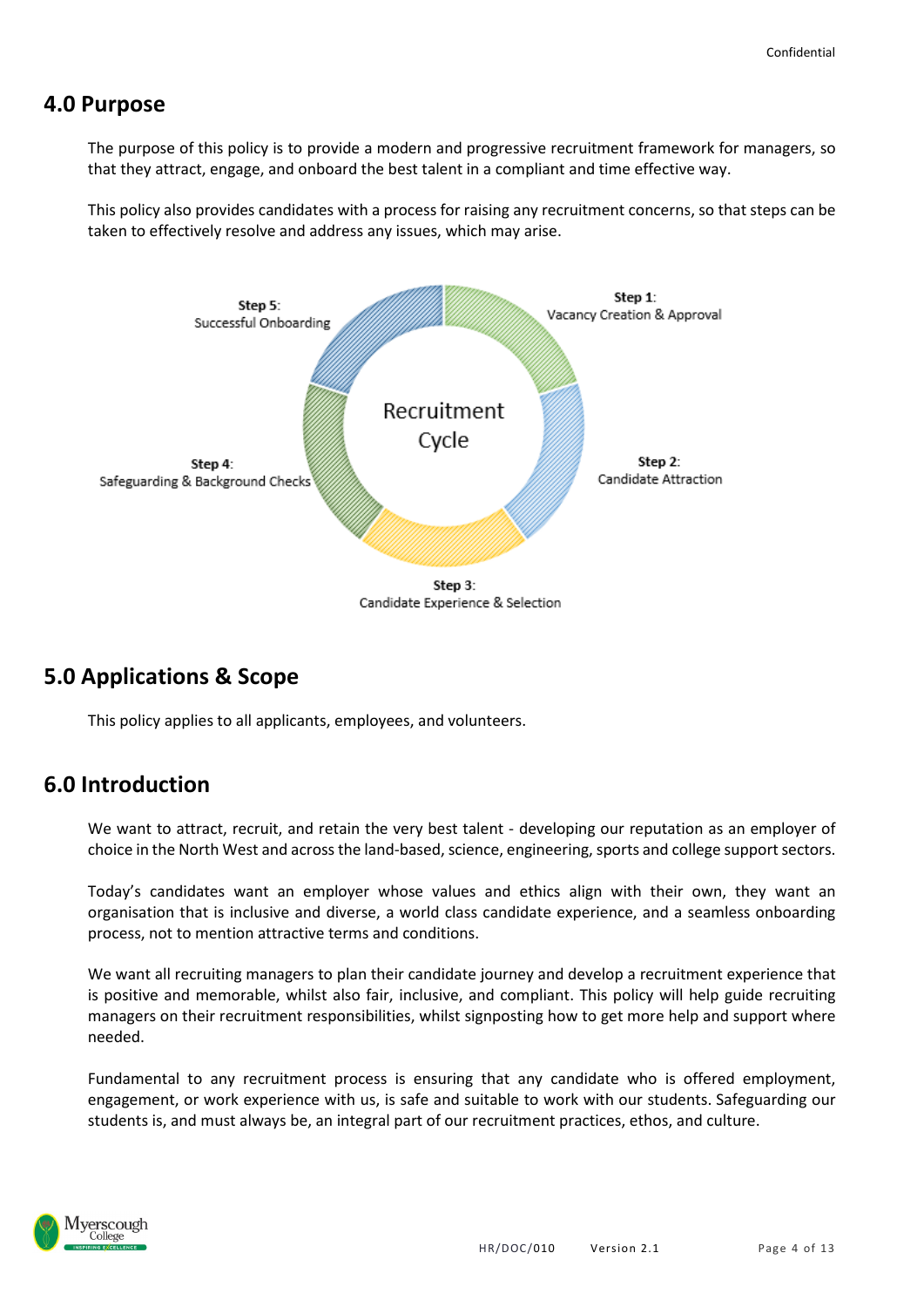Safeguarding our students is of paramount importance. It is important that you take all reasonable steps to reduce any potential risks, ensuring you understand and adhere to our safer recruitment practices. For safeguarding practices to remain effective, we must all remain vigilant and maintain a mindset of 'it could happen here'.

All recruiting managers are asked to read our Background Checks & DBS Policy to remain familiar with current background screening and appointment requirements.

We seek to promote best practice in recruitment and selection and to embrace FREDIE – Fairness, Respect, Equality, Diversity, Inclusion and Engagement to ensure that, in all cases, the best candidate for the position is appointed. As an equal opportunities' employer, we seek to eliminate any disadvantage that may be faced by under-represented groups. We promote equality of opportunity and fair access to employment for all. We are an Armed Forces friendly employer, we honour the Armed Forces Covenant and support the Armed Forces Community. We will uphold the principles of the Armed Forces Covenant.

### **7.0 Recruitment & Selection Procedure**

#### **Review Your Requirements:**

Whenever a vacancy arises, it is important to consider whether the role is still needed, whether work can be redistributed and absorbed across the wider team, or whether the requirements of the role - or the skills set of the post holder - have evolved.

If you believe there is an ongoing need to recruit, then the first step is to review and amend the Job Profile and Person Specification, to ensure this reflects the current and foreseeable areas of responsibility, as well as the skills and attributes, which you require from the post holder.

When reviewing your requirements, don't forget to consider an apprenticeship opportunity. We have an apprenticeship levy which can be used to meet current and future workforce needs. This can be an entry level role or a higher-level apprenticeship, there are a wealth of opportunities to take advantage of.

#### **Develop the Job Profile and Person Specification:**

The job profile should be a high-level summary of the key areas of responsibility for the post holder. It should fairly and succinctly describe the post. If a job profile has too much information, the candidate will lose interest or they may feel over faced by the size of the role. We would recommend, where possible, that it would be good to aim to try to develop around 10 brief paragraphs or bullet points which fairly summarise the responsibilities of the role.

When writing a Job Profile, you are not writing a long task list, you are accurately summarising the areas of responsibility. Creative and engaging language is needed to capture the attention of your target audience, you want to help them visualise the role and gain a positive impression of our culture. The recruitment process creates a lot of first impressions of us as an employer; we want to ensure those first impressions are both positive and memorable.

Do consider and reflect on your choice of language, to ensure there is no unconscious bias creeping in. Unconscious bias are the social stereotypes, which you form about different groups of people, unconsciously. Avoid phrases or language, which may make any grouping of people feel excluded or disadvantaged.

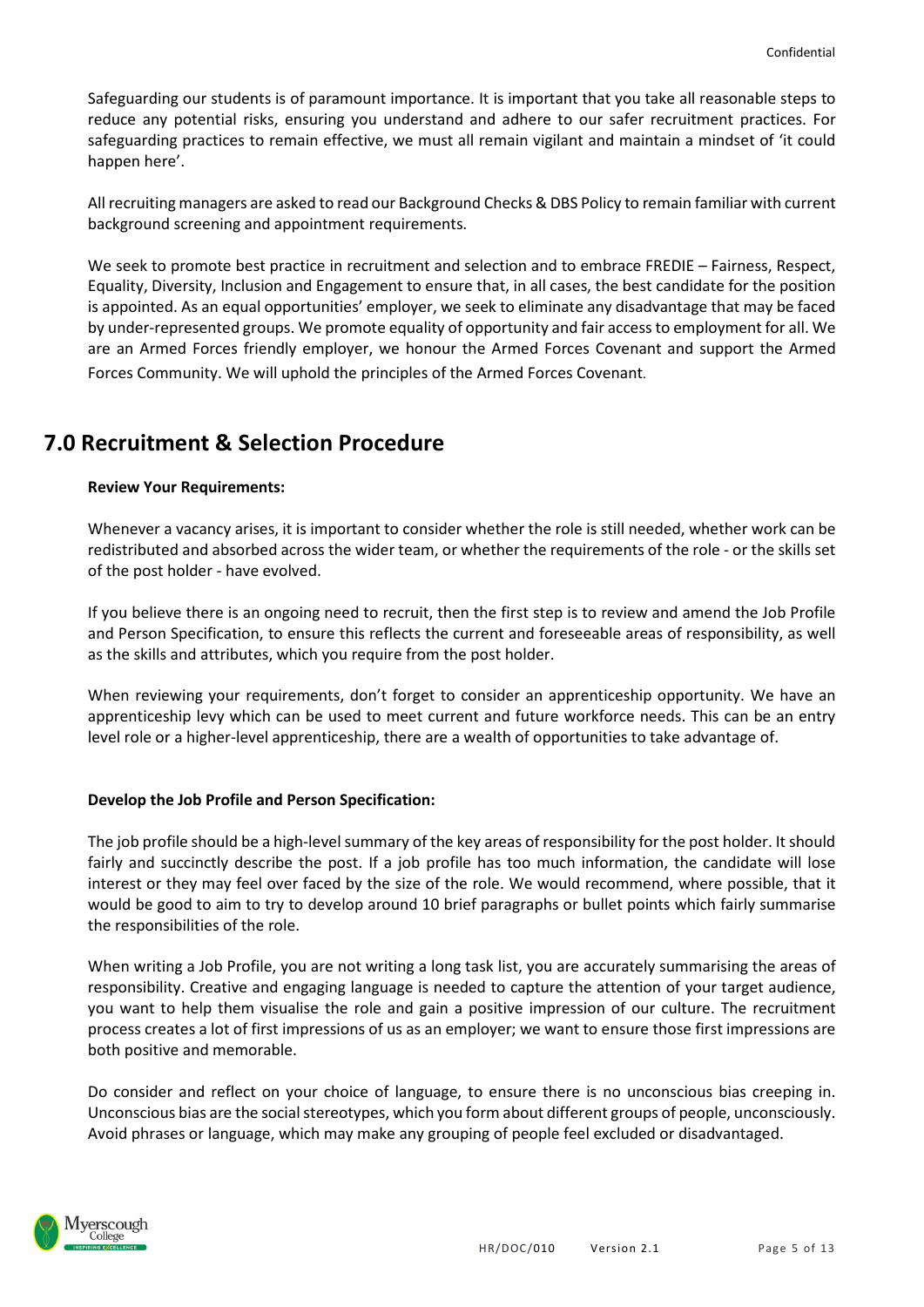The Person Specification details the attributes of your ideal candidate and should reflect the attributes needed to successfully perform the role. Whilst technical knowledge and experience forms an important consideration, behavioural attributes should be an area of focus too: to ensure you get the right cultural fit for your team and the right behaviours – remember it's easier to develop technical knowledge and ability, it's much harder to change behaviour.

Consider which role requirements are really essential and which are just desirable; you don't want to put off candidates who could successfully perform the role by making too many requirements essential. You also want to avoid unintentionally discriminating against any groups of people i.e. requiring 10 years relevant experience, which is then discriminatory towards younger workers who are less likely to meet the criteria but may have valuable experience to offer.

#### **Vacancy Authorisation:**

Once you have updated the Job Profile and Person Specification, you need to fully complete an Authorisation to Recruit Form (A2R) - to seek approval for your vacancy. There are two forms: one for teaching roles and one for support roles. Template A2R Forms are available to download in the College Management Team SharePoint Folder/ Template A2R Forms. Failure to correctly and fully complete the A2R Form could lead to delays in approval being granted.

We have an A2R panel, which meets weekly to consider recruitment requests. Any requests need to be submitted by email to [hr@myerscough.ac.uk.](mailto:hr@myerscough.ac.uk) Please remember to enclose both the A2R form and Job Profile and Person Specification, to avoid your request being deferred.

HR will notify you of the outcome of your A2R request.

#### **Designing Your Recruitment Experience:**

Once your vacancy is approved, you then need to design your job advert, selection exercises, and interview questions, whilst also considering whether to utilise a virtual selection process, an in-person selection process or a combination of both. You should avoid using interview as the only selection method – appointment decisions are always more successful when a blend of different selection methods is used.

Discuss, explore, and seek support from HR – they will help you develop your selection process.

#### **Job Advert:**

A template job advert is available from HR - there is essential and standardised information, which must be communicated. We include our disability confident logo in all job adverts, so that disabled applicants understand that we are an equal opportunity employer. We also encourage applications from all underrepresented groups - as part of positive action - to address any imbalance in the makeup of our workforce.

You then have creative license to develop an advert that will generate the interest of your target audience. Any advert must be proofed by HR before issue - to ensure there is no unintentional discriminatory comments or language, which may put off any applicants.

All adverts – those approved for external advertisement – will all be placed on our website, Job Centre Plus, Landex, and Indeed. We may also use – and we encourage managers to use - social media channels for raising awareness of vacancies.

If the skills set of your role is quite niche and you feel a more specialised or targeted recruitment campaign is needed, then please discuss those requirements with HR.

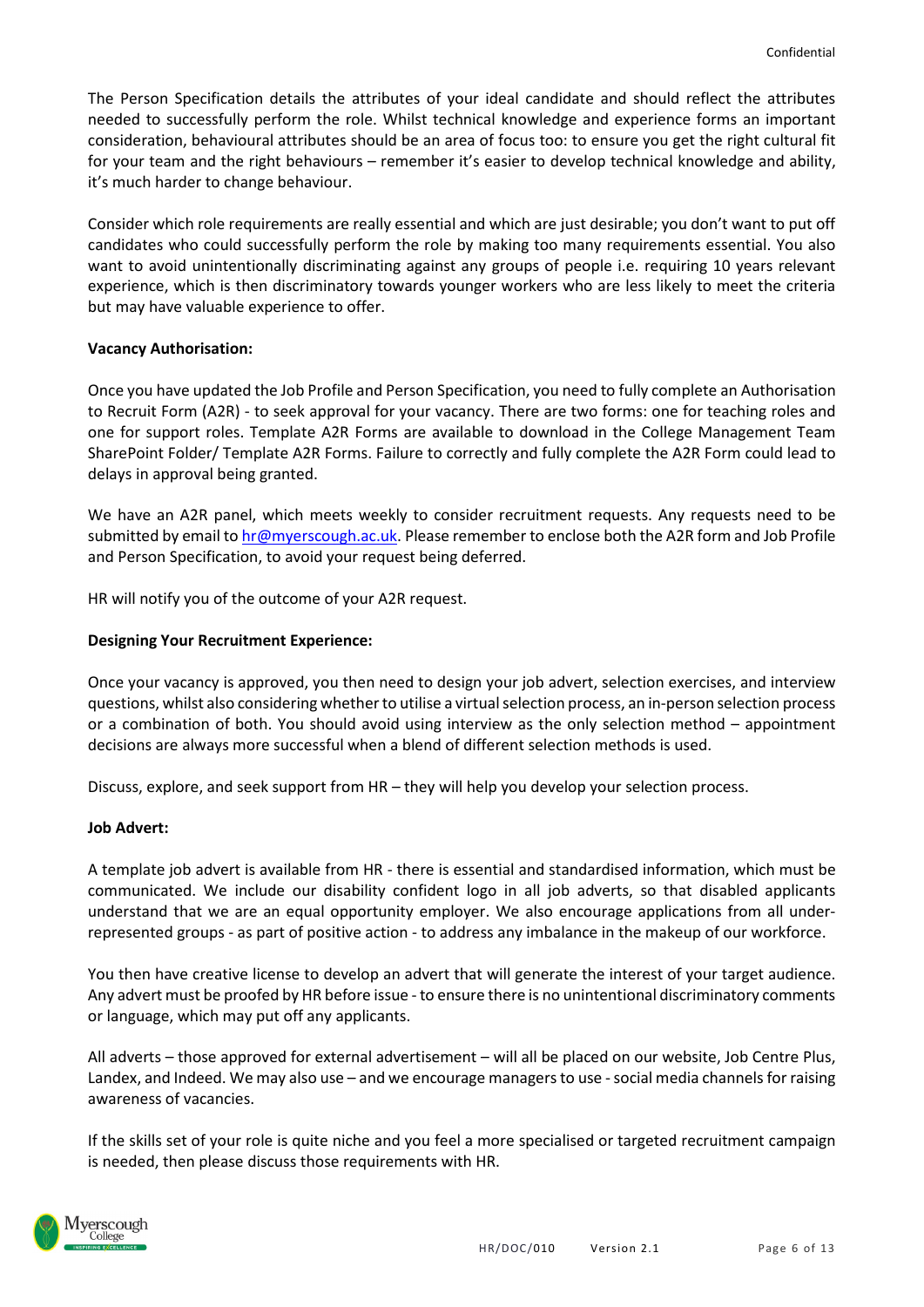#### **Recruitment Panel:**

A recruitment panel should consist of three panel members, but must, as a minimum, have two panel members. Each panel member should have the knowledge and skills to fairly assess the candidates for the role in question. At least one panel member must have undertaken the Safer Recruitment Training – this is a statutory responsibility (KCSIE).

It may be appropriate, for some vacancies, to involve students within the selection process and/ or as part of a recruitment panel

For the recruitment of senior post holders, the recruitment panel must always include a panel of Governors.

#### **Shortlisting:**

You can access a shortlisting pack from the HR page of the Intranet.

**Please note:** we expect all recruitment panels to maintain a fully automated recruitment process, as all files held within HR are now electronic.

The recruitment panel should shortlist individually and then convene collectively to review their scoring and determine the shortlist.

When shortlisting, you should compare each candidate's application against the essential criteria. Any applicant who does not meet the essential criteria should not be shortlisted for the next stage of the recruitment process – apart from the exceptions listed below. If you have a high volume of applicants meeting all the essential criteria, then you should compare each candidate's application against the desirable criteria.

Review each application to identify any gaps in employment history and any time spent out of the country, which will need to be investigated further as part of the selection process.

**Exceptions:** Any applicant, who declares a disability, must be offered an interview where they meet all the essential criteria. This is a commitment we have made as part of being a Disability Confident Employer - it is positive action that we, and many other employers take, to remove the disadvantage faced by those seeking employment who have a disability.

**Please note:** It is a mandatory requirement for all recruiting managers to listen to the podcast on attracting, recruiting, and supporting disabled applicants and employees, as well as ensuring the completion of the safer recruitment training. This mandatory training must be completed before recruiting.

It is important that detailed shortlisting records are kept. If a recruitment complaint is received, the recruiting panel will need to be able to objectively justify their decision to avoid claims of discrimination. Any recruitment panel member could face disciplinary action if they create liability for the College through careless action or inaction.

HR must quality check the final shortlist before any decisions are communicated with applicants.

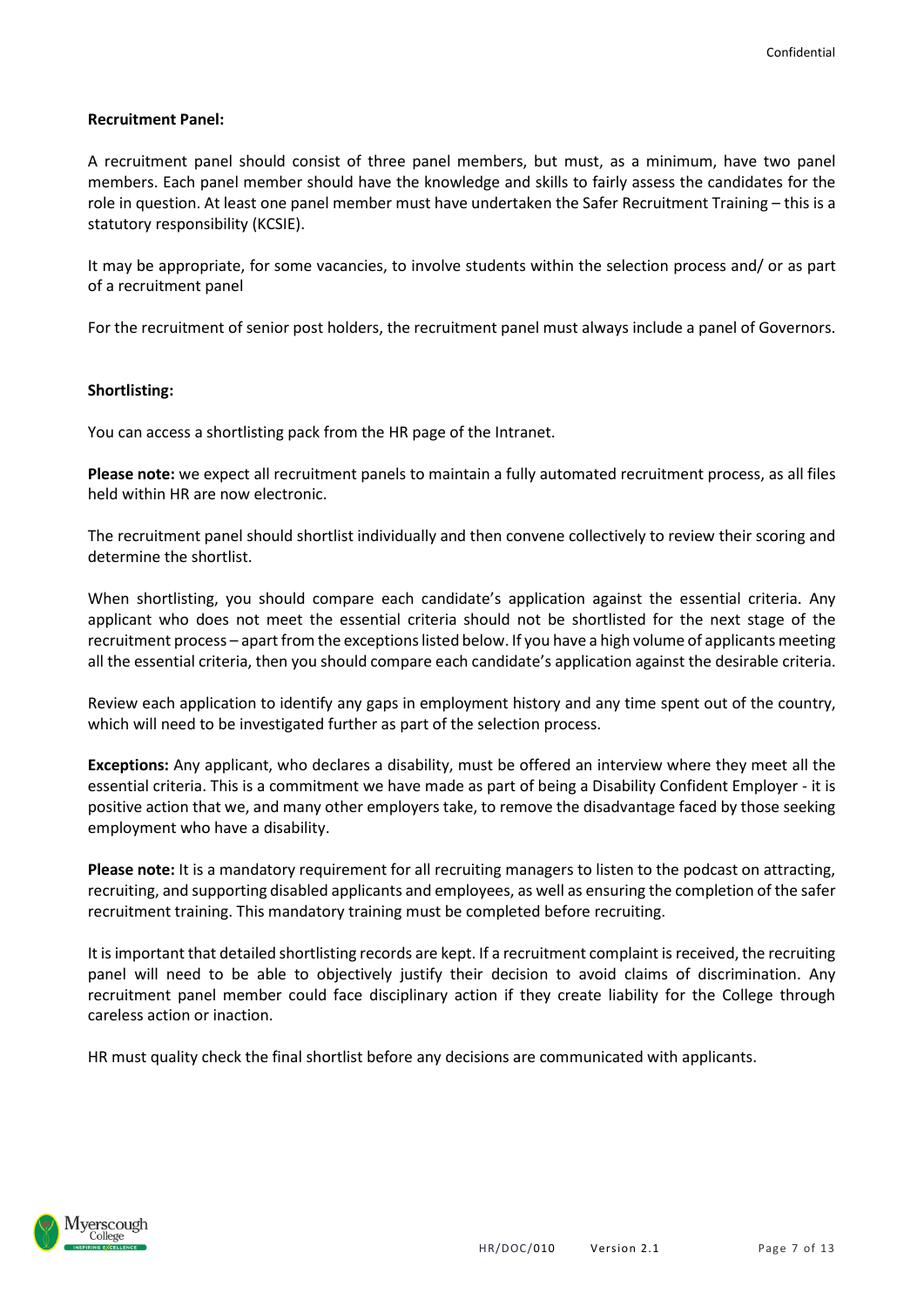#### **Selection Process:**

Designing your selection process:

This should be a combination of exercises designed to fairly test the knowledge, ability, skills, and behavioural attributes of the applicants, so that you can reach a fair decision on the most suitable appointment.

It is important that the selection exercise is appropriate to the level of role and clearly tests the core competencies of the role, as identified in the person specification.

You may wish to use a range of exercises such as written tests, competency-based interviews, presentations, role play exercises and group activities. You should avoid having only one selection method i.e. just interview, so that you can test their ability in a range of scenarios – remember, some people will be better at interviewing and others better at delivering practical tasks. It's always best to use a blended approach.

To ensure fairness, it is important that all candidates are asked to perform the same selection exercises – the only changes permitted are adjustments to the process to accommodate a disability. Any adjustments would be measures introduced to remove any disadvantage, as much as is reasonably possible, on account of a disability.

Any interview process should be based upon pre-agreed competency-based questions, which will be asked of each candidate. Questions must relate to the competencies of the role and must include some questions on safeguarding and equality.

**Please note:** All interviews for teaching roles **will** include a 20 minute "live" lesson to assess teaching ability, to learners if during term time or, to the panel if outside of term time. The mini teach will be subject to the College's formal lesson observation process. Only those candidates who demonstrate effective potential for high quality teaching and learning will progress to the next stage of the interview process.

All senior level roles i.e. Director, Assistant Principal and some support role interviews to include a presentation which the candidates have previously been informed of and will usually be subject orientated and be presented normally in "up to 10 minutes." All senior management team roles will involve at least one member of Principalship. All Principalship roles will be recruited to by a Governor panel.

Comprehensive records must be kept for each selection exercise undertaken, this must include a summary of each applicants score, a summary of the areas they performed well and a summary of the areas they could have improved upon. Records must be clear, legible, and objective. All selection matrix documents must be fully complete and signed.

#### **Reaching A Decision:**

Once you have identified an appointable candidate, you need to share all the selection documents electronically with HR, so they can undertake a quality check to ensure all the relevant information is captured and the proposed decision can be objectively justified.

All appointment terms must be authorised by our A2R panel before an offer is made. The A2R panel will also determine the salary to be offered – so they can maintain a fair and equitable pay structure.

Normally, job offers will be made by HR. In some circumstances, HR may use their discretion to permit recruiting managers to make the job offer directly.

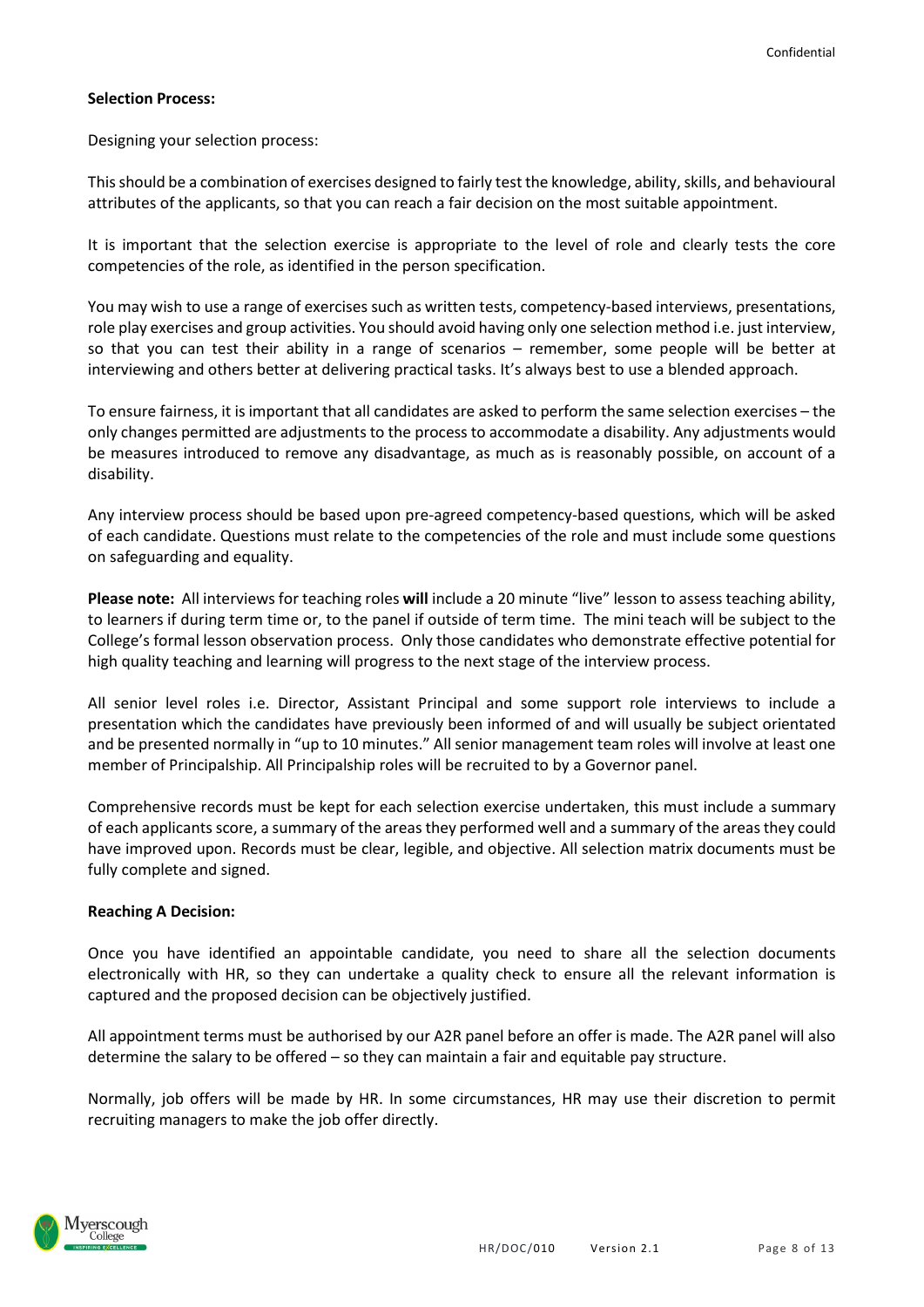Whenever a candidate is offered an employment opportunity, it must be explained that any offer of employment is subject to a number of pre-conditions being satisfied:

- Satisfactory references (prior to commencement)
- Satisfactory DBS Clearance and background checks (prior to commencement)
- Having the legal right to work in the UK (prior to commencement)
- Receipt and verification of all original qualifications.
- Completion of all mandatory training
- Satisfactory completion of a 9-month probationary period.
- Confirmation that all key policies have been read.

A template email is available from HR, which can be sent after the verbal offer of employment has been made. From this point forward, the recruiting manager and HR will liaise on a regular basis to review the progress of all mandatory pre-employment conditions, which are required before a start date can be confirmed. At this point, the recruiting manager should review our Background Checks & DBS Policy, so they are familiar with requirements.

**Please note:** no candidate may start before all the necessary pre-employment conditions are complete, unless a risk assessment has been authorised by the Principal permitting an earlier start date.

#### **Sharing Feedback**

HR will determine who is most suited to sharing feedback with the candidates - this will either be undertaken by HR directly or, in some circumstances, may be requested of the recruiting manager.

It is important to bear in mind that all candidates invest a huge amount of time and effort when applying for a vacancy, so it is inevitably disappointing for them when they are not successful. It is important that all candidates receive constructive and balanced feedback in a timely manner once the recruitment process has concluded.

Poorly given feedback can give rise to discrimination claims. It is therefore important to share with the candidate what they did well and areas they can improve upon - you want to strike a balance of positive feedback to provide encouraging support and developmental feedback which will help shape an improved future performance. Selection scores should always be based on objective criteria from the person specification.

### **8. Recruitment Complaint**

#### **Informal Resolution:**

If a candidate has concerns with any aspect of the recruitment process, then they should raise this with HR or the recruitment panel immediately, so steps can be put in place to consider and address their concerns. The possibility of effective remedial action will, quite naturally, reduce with the passage of time.

#### **Formal Resolution**

If a candidate has serious concerns or remains dissatisfied – following informal attempts to address their concerns - then they can raise the matter formally. An external candidate can submit a formal complaint via

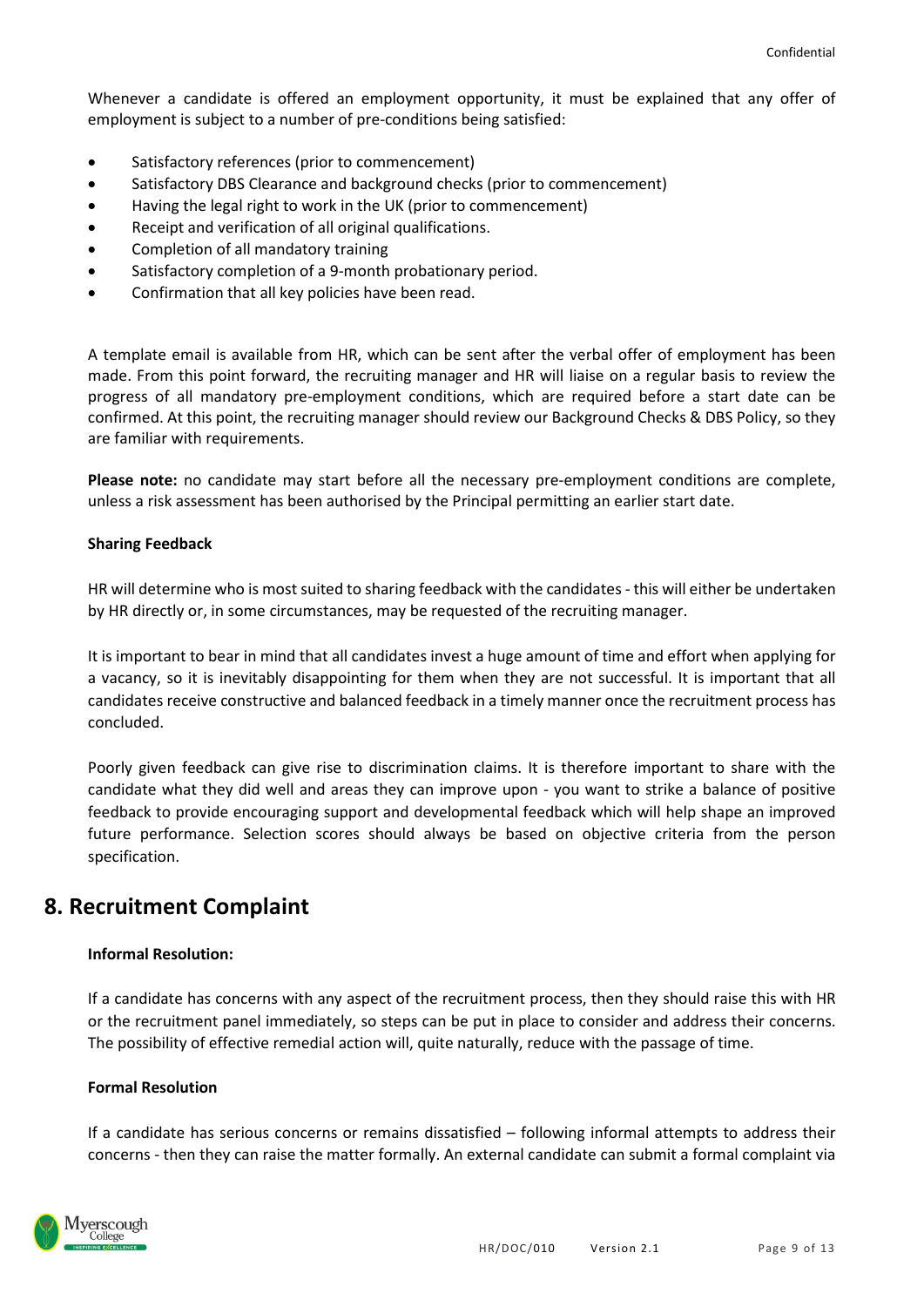the Corporate Complaints Procedure and an internal candidate can submit a formal complaint under the Resolution Policy.

### **9. Failed Recruitment**

If a vacancy becomes available, within three months of the post previously being appointed to, then – with A2R Panel approval - you may be able to offer the post to a candidate from the previous round of recruitment, subject to having previously obtained candidate consent to retain their details for that purpose and subject to them having previously achieved an appointable score.

The A2R Panel may apply their discretion in scenarios such as:

- for difficult to recruit vacancies where there is unlikely to be the required skills set internally; or,
- where the post has been advertised recently and where no employees are eligible for redeployment.

Dependant on the passage of time and the nature of the vacancy, you may be required to seek expressions of interest internally or consider any redeployees, before being permitted to approach candidates from a previous round of recruitment.

### **10. Successful Onboarding**

When welcoming any new employee, worker, work placement, or volunteer, we want to ensure they have a positive, supportive, and successful experience with us. To enable this to happen, an onboarding plan should be developed to consider what arrangements, training, and support would be helpful and effective to have in place for day 1, week 1, month 1 and throughout their probationary period.

First impressions are very important, and efforts should be made to build a good relationship, which will help create alignment and affinity toward the College goals.

It is important that there is regular and ongoing communication by the manager after an offer of employment and before their start date, to grow that connection and reduce any first day jitters or apprehensions. Starting a new job is a daunting prospect for many and we want change to be seamless, smooth, and positive.

There are mandatory components for all inductions, such as a HR induction, the Principal's Induction "Myerscough and Proud", a teaching specific induction, and a manager specific induction.

The recruiting manager and HR will liaise regularly once an appointable candidate has accepted an offer, so that all necessary onboarding tasks are planned and completed.

Our Mandatory Training Form lists all essential pre-employment and onboarding training. This document can be accessed within the College Management Team SharePoint Folder/ Template A2R Forms. If – as the recruiting manager - you feel that some training requirements shouldn't apply to a particular vacancy or engagement, then A2R approval is required to vary from the agreed mandatory training.

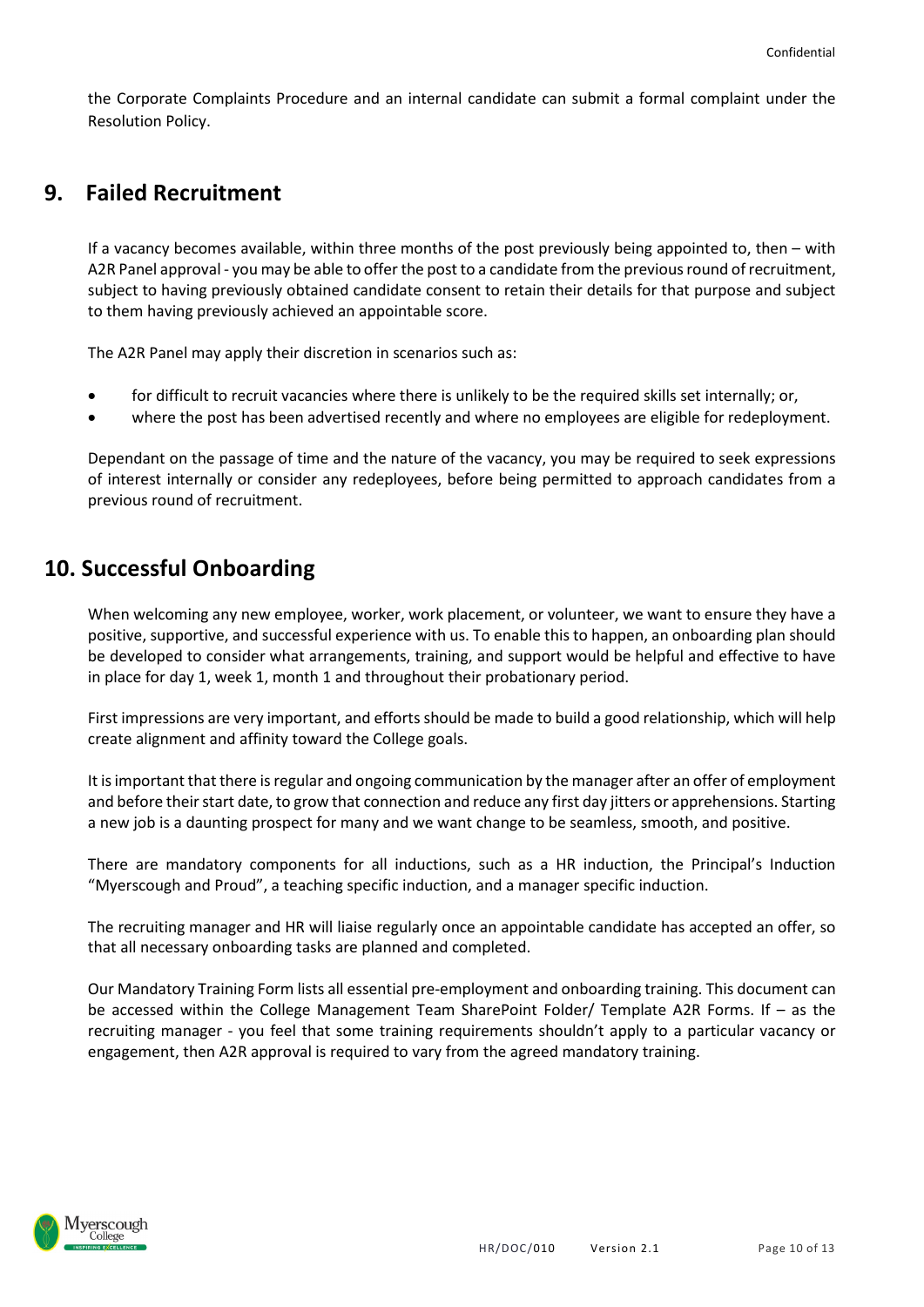### **11. Digital Engagement**

As we continually develop our digital platforms and capability and look to make use of the latest technology, we expect candidates and employees to maintain their digital skills and embrace current technology and software platforms. We use multi-factor authentication to as a method to secure our systems and your personal identity, this is most effectively supported via an app on your personal mobile phone. We also prefer to communicate private correspondence via your work-related email account or via a personal email address where the alternative is not suitable, rather than using post - which is slower and less cost effective. We expect all candidates and colleagues to support our digital endeavours.

 Recruiting managers need to plan ahead and prepare for the arrival of any new starters by factoring in any IT requirements and liaising with our IT department in good time.

### **12. Related Policies**

- DBS & Background Checks Policy
- Child Protection & Safeguarding Policy

### **13. Confidentiality/ Record Keeping**

Recruitment information will be treated as personal data and only shared where it is appropriate to do so. We collect and process personal data relating to applicants to enable us to fairly facilitate a recruitment process and enter into an employment relationship. We have a legal responsibility for processing employee personal data under this procedure, as this allows us to ensure compliance with our statutory responsibilities.

Recruitment records will be retained as follows:

- 6 months following the completion of the recruitment activity for unsuccessful applicants.
- 6 years post-employment for the successful applicant.

Recruitment information is retained on our HR database (Unit E). Information is also held in a secure location on SharePoint, only accessible by HR. For successful applicants, information is also held on your personal file, which is in a secure file on SharePoint.

### **14. Monitoring**

Each policy will be subject to internal audits and reviews. By carrying out an audit it enables us to identify whether the processes and documentation are being followed or if other improvements can be made. This is to ensure that the process is being followed and that it remains the most suitable and applicable process for use by the College.

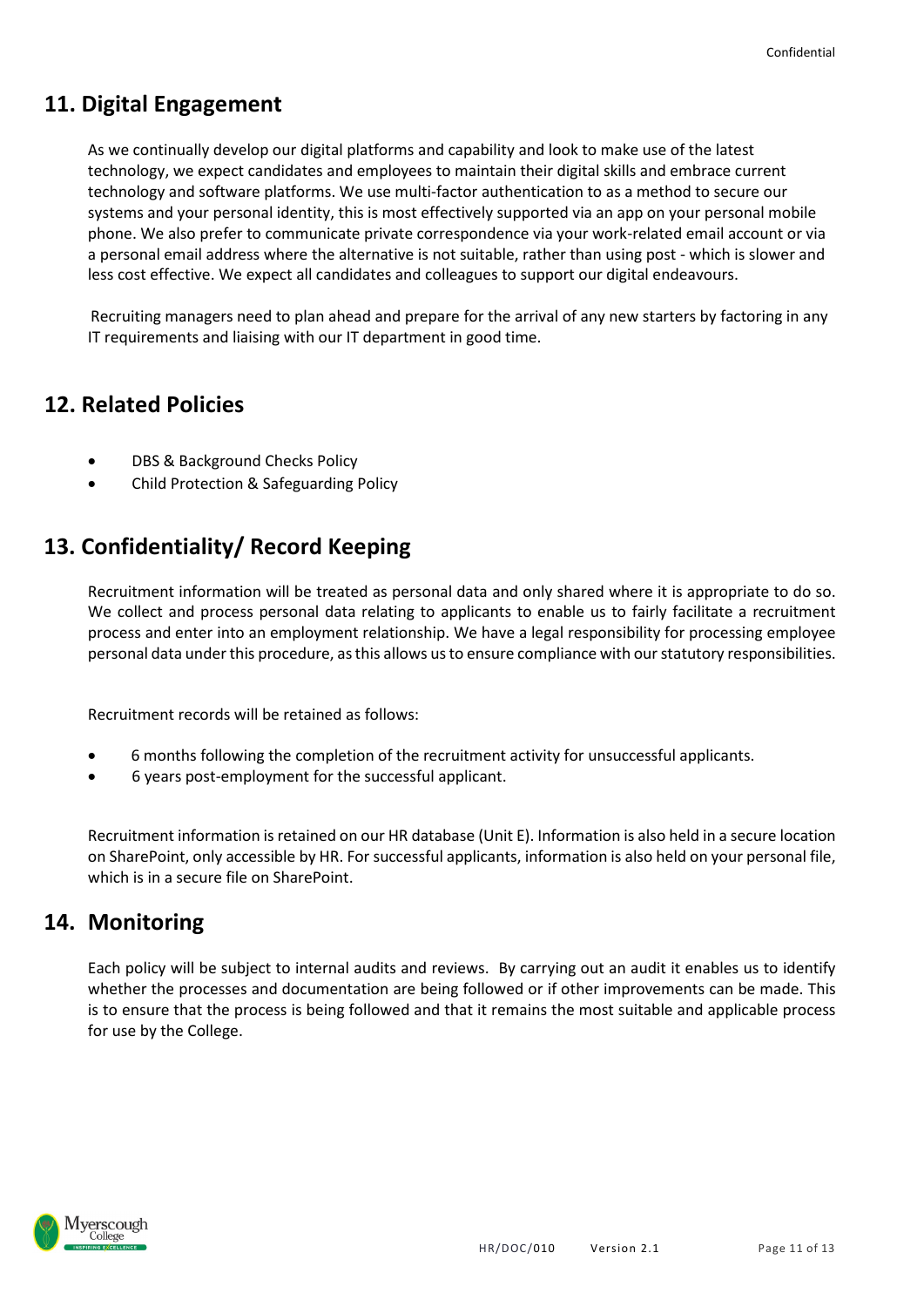### **15. Records**

| <b>Record Title</b>       | <b>Ref No</b>     | <b>Retained By</b> | Owner              | <b>Stored</b><br>(Location)              | <b>Period</b>      |
|---------------------------|-------------------|--------------------|--------------------|------------------------------------------|--------------------|
| <b>Recruitment Policy</b> | <b>HR/DOC/010</b> | HR                 | Philippa<br>Lucarz | Intranet/HR<br>Page<br><b>HR Network</b> | 3-yearly<br>review |

### **16. Equality**

#### **All Myerscough College Policies are subject to screening for Equality Impact Assessment**

Equality Impact Assessments are carried out to see whether the policy has, or is likely to have, a negative impact on grounds of: age, disability, gender reassignment, pregnancy and maternity, race, religion or belief, marriage or civil partnership, sex or sexual orientation

We not only fulfil our legal position in relation to current and future equality legislation, but additionally go beyond compliance in "Inspiring Excellence", and ensuring all our policies and practices are free from any aspect of discrimination, harassment or victimisation.

You have a duty of care to look after the interests of and support your colleagues. This policy takes account of our commitment to eliminating discrimination, identifying and removing barriers and providing equal opportunities for our learners, staff and visitors to ensure that no one feels excluded or disadvantaged.